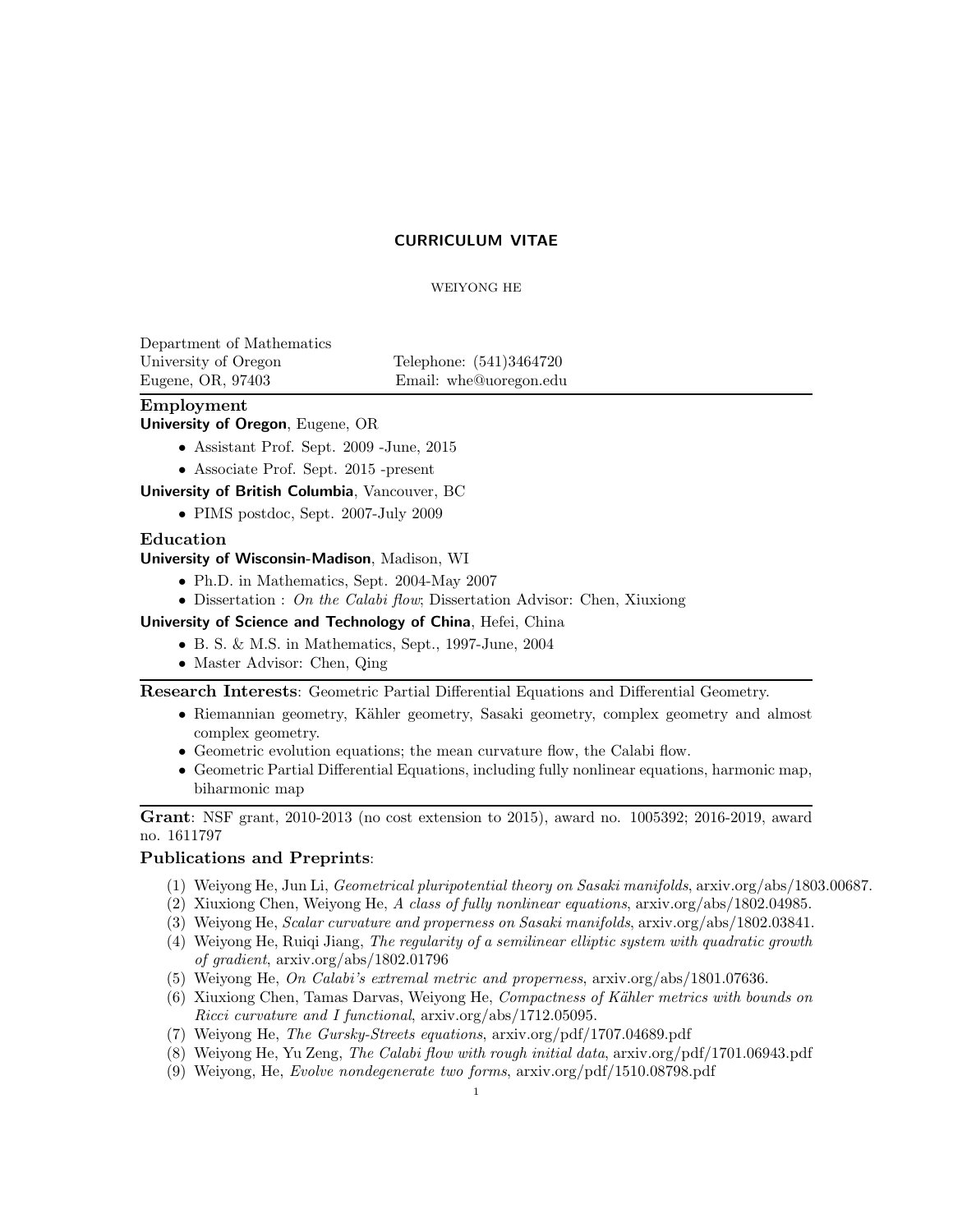#### 2 WEIYONG HE

- (10) Weiyong He, Yu Zeng, Constant scalar curvature equation and the regularity of its weak solution, arxiv.org/pdf/1705.01236.pdf, to appear in Comm. Pure Appl. Math.
- (11) Gregory Drugan, Weiyong He, Micah W. Warren, Legendrian curve shortening flow in  $\mathbb{R}^3$ , to appear in Comm. of Anal. Geom. (arxiv.org/pdf/1508.01186.pdf)
- (12) Lucio Bedulli, Weiyong He, Luigi Vezzoni, Second order geometric flows on foliated manifolds, to appear in J. Geom. Anal. (arxiv.org/pdf/1505.03258.pdf)
- (13) Tamas Davars, Weiyong He, *Geodesic rays and Kähler-Ricci flow on Fano manifolds*, Trans. Amer. Math. Soc. 369 (2017), no. 7, 5069-5085.
- (14) Weiyong He, H-functional and Kahler-Ricci solitons, Asian J. Math. 20 (2016), no. 4, 645-663.
- (15) Weiyong He, Song Sun, Frankel conjecture and Sasaki geometry, Adv. Math. 291 (2016), 912-960.
- (16) Weiyong He, On the space of Kahler potentials, Comm. Pure Appl. Math. 68 (2015), no. 2, 332-343.
- (17) Weiyong He, Song Sun, Compact Sasaki manifolds with nonnegative transverse bisectional curvature, Int. Math. Res. Not. IMRN 2015, no. 1, 99-118.
- (18) Weiyong He, On convergence of the Calabi flow, Proc. Amer. Math. Soc. 143 (2015), no. 3, 1273-1281.
- (19) Weiyong He, On the transverse scalar curvature of a compact Sasaki manifold, Complex Manifolds 1 (2014), 52-63.
- (20) Weiyong He, Isometry group of Sasaki-Einstein metrics, C. R. Math. Acad. Sci. Paris 352 (2014), no. 1, 71-73.
- (21) Weiyong He, Sasaki-Ricci flow and compact Sasaki manifolds with positive transverse bisectional curvature, J. Geom. Anal. 23 (2013), no. 4, 1876-1931.
- (22) Weiyong He, Local solution and extension to the Calabi flow, J. Geom. Anal. 23 (2013), no. 1, 270-282.
- (23) Xiuxiong Chen; Weiyong He, The complex Monge-Ampere equation on compact Kähler manifolds, Math. Ann. 354 (2012), no. 4, 1583-1600.
- (24) Xiuxiong Chen; Weiyong He, The Calabi flow on Kähler surface with bounded Sobolev constant, Math. Ann. 354 (2012), no. 1, 227-261.
- (25) Weiyong He, Entire solutions to the Donaldson equation, Pacific J. Math. 256 (2012), no. 2, 359-363.
- (26) Albert Chau; Jingyi Chen; Weiyong He, Lagrangian Mean Curvature flow for entire Lipschitz graphs, Calc. Var. Partial Differential Equations 44 (2012), no. 1-2, 199-220.
- (27) Weiyong He, On the regularity of the complex Monge-Ampere equation, Proc. Amer. Math. Soc. 140 (2012), no. 5, 1719-1727.
- (28) Xiuxiong Chen; Weiyong He, The space of volume forms, International Mathematics Research Notices, Vol. 2011, No. 5, pp. 967-1009.
- (29) Jingyi Chen; Weiyong He, A note on singular time of mean curvature flow, Math. Z. 266 (2010), no. 4, 921-931.
- (30) Xiuxiong Chen; Weiyong He, The Calabi flow on toric Fano surfaces, Math. Res. Lett. 17 (2010), no. 2, 231-241.
- (31) Xiuxiong Chen; Weiyong He, On the Calabi flow, Amer. J. Math. 130 (2008), no. 2, 539–570.
- $(32)$  Weiyong He, Remarks on the existence of bilaterally symmetric extremal Kähler metrics on  $\mathbb{CP}^2\sharp 2\overline{\mathbb{CP}^2}$ , IMRN 2007, no. 24.
- (33) Qing Chen; Xiuxiong Chen; Weiyong He, Singular angles of weak limiting metrics under certain integral curvature bound, Pacific J. Math. 231 (2007), no. 1, 35–49.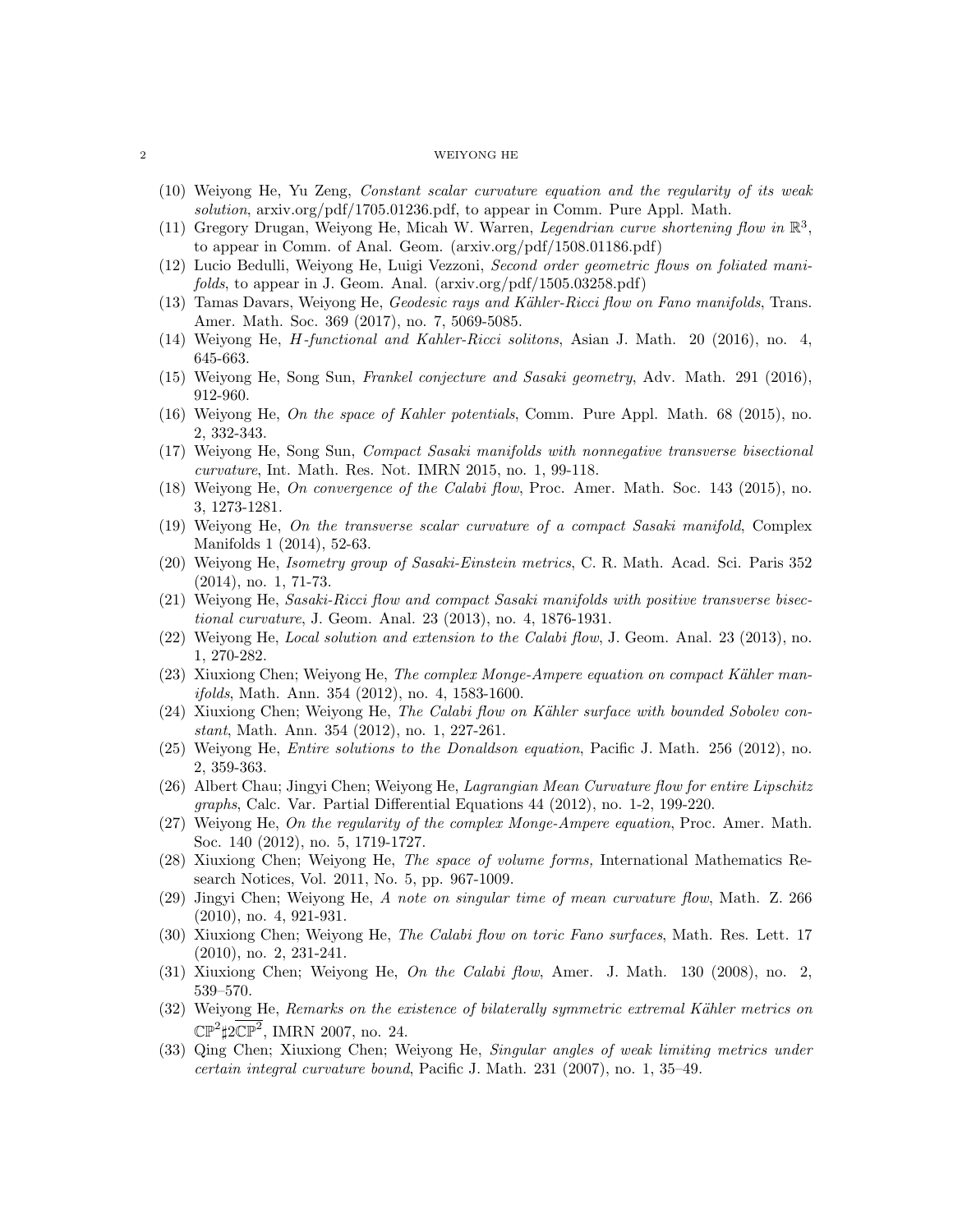Service: I have served as:

- Colloquium Committee, 2009-2010
- Ph.D. Subcommittee of the Graduate Affairs Committee, Travel/Visitor Fund Committee, 2010-2011.
- Executive Committee, Advising Subcommittee of the Graduate Affairs Committee, Scholarship and Awards committee, 2011-2012.
- Travel/Visitor Fund Committee, 2012-2013.
- Executive Committee, Open Search Committee, 2013-2014.
- Teaching effectiveness Committee, UO Senate (University), Postdoc Search Committee, 2014-2015.
- Ph. D. Appointment Committee, UO Senate (University), 2015-2016
- Open Search Committee, Faculty Research Award committee (University), 2016-2017
- Graduate Affairs (Ph. D. Committee, Appointments), Teaching Effectiveness, Faculty Research Award committee (University), 2017-2018

**Academic service:** I have organized special session of *complex geometric analysis* in Spring Eastern Sectional Meeting State University of New York at Stony Brook, Stony Brook, NY March 19-20, 2016 (Together with Xiuxiong Chen, Ioana Suvaina). I have served as a panelist at an NSF panel, 2018.

Graduate students: Adam Welly (graduated). I also served as PHD committees of several graduates students at UO.

Referee/Reviewer: registered reviewer for Math. Review and Zentralblastt MATH. Amer. Jour. of Math, Jour. of Diff. Geom., Archiv der Mathematik, Communications in Contemporary Mathematics, Duke Math. Journal, Tohoku Math. Journal, Journal of Evolution equation, Math. Annalen, J. Math. Imaging Vision, Proc. of AMS, 2012 BIRS program, Journal of Symplectic geometry, Journal of Functional Analysis, Jour. of AMS, Geometry and Topology etc.

# Invited Conference Talks

- 2014 AMS Western meeting, Special Session on Analysis and Topology in Special Geometries, University of New Mexico, April, 2014. "Kahler-Ricci soliton and H-functional."
- 2011 AMS Western meeting, Special Session on Geometric Evolution equations and related topics, University of Utah, Oct 22, 2011.

"Compact Sasaki manifolds with positive transverse bisectional curvature."

• 2011 AMS Western meeting, Special Session in Geometric PDEs, Las Vegas, April 30th-May 1st, 2011.

"The complex Monge-Ampere equation on compact Kaehler manifolds ."

- 2010 CMS (Canadian Mathematical Society) winter meeting, section on Analysis and Geometry of Nonlinear Partial Differential Equations, Vancouver, BC, Dec. 4-6th 2010. "The complex Monge-Ampere equation on compact Kaehler manifolds ."
- 2010 Spring Western Section Meeting, special section on Geometric Structures and PDEs Albuquerque, NM, April 17-18, 2010.

"The space of volume forms and Donaldson's equation"

• The 15th International Symposium on Complex Geometry (Japanese), Sugadaira plateau, Japan, Oct. 30th- Nov. 2nd, 2009.

Invited speaker: "The Calabi flow".

• Pacific Rim Complex Geometry Conference July 28 - August 1, 2008 Koreana Hotel, Seoul.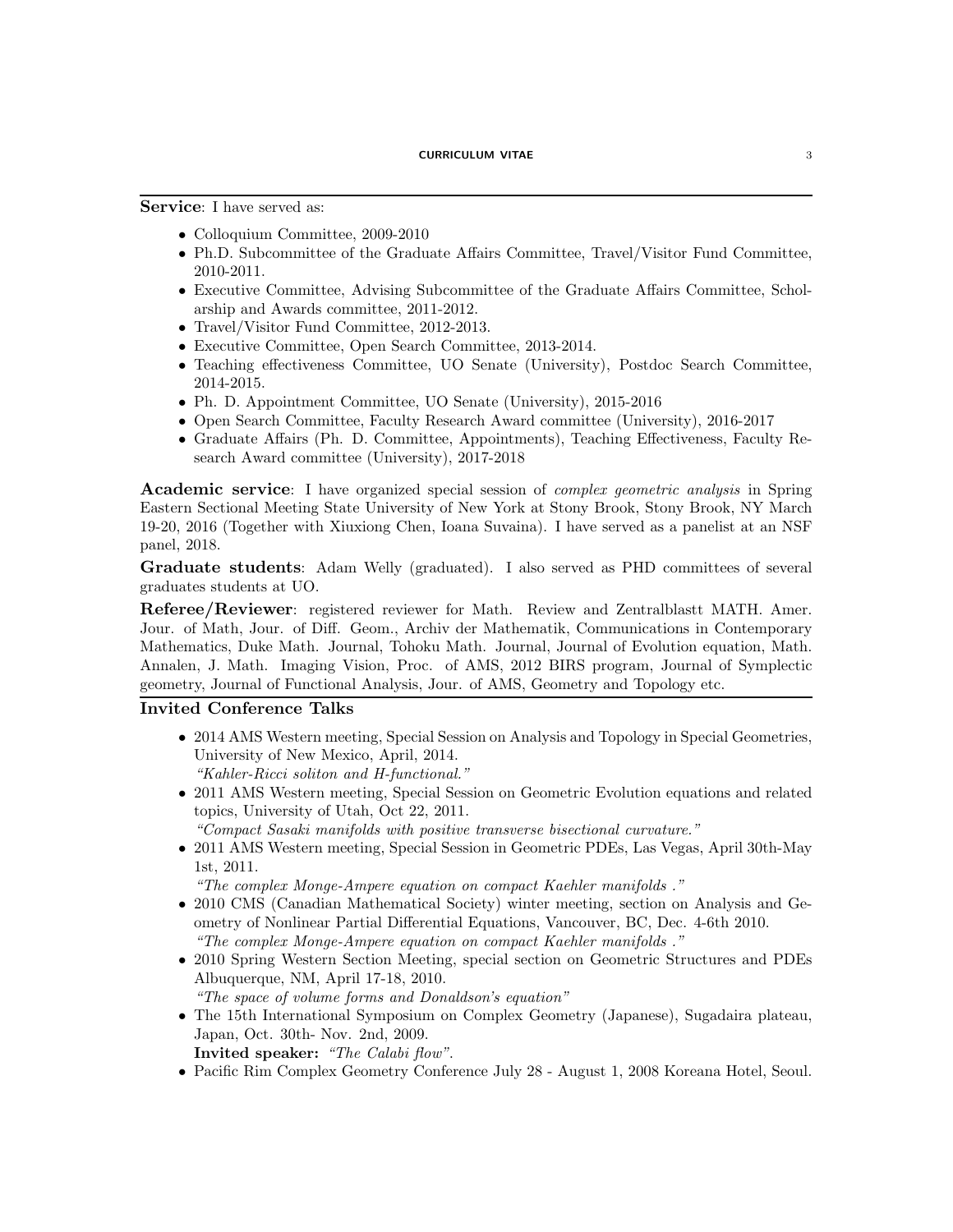#### 4 WEIYONG HE

Invited speaker: "The Calabi flow".

- Workshop on Geometric Analysis, July, 2008, Wuhan University, Wuhan, China. Invited speaker: "The space of Volume forms".
- Extremal Kaehler Metrics and Kaehler-Ricci Flow, March 02— March 29 2008, Centro di Ricerca Matematica Ennio De Giorgi, Pisa. Invited speaker: "The Calabi flow on Kähler surface".
- Workshop of Geometric Evolution Equations, MSRI, Mar., 2007. Invited speaker: "On the Calabi flow".
- Nonlinear Elliptic Equation and Applications to Geometry, University of Science and Technology of China, Huangshan, May 2006. Invited speaker: "On the Calabi flow".

# Colloquium/Seminar talks

- Shanghai Jiaotong University, Shanghai, China, Calabi's program, Chen's conjecture and constant scalar curvature metrics on Kahler manifolds, Aug 3, 2017
- University of Science and Technology of China, Hefei, China, The Gursky-Streets equation, Aug 1, 2017
- University of Science and Technology of China, Hefei, China, Calabi's program, Chen's conjecture and constant scalar curvature metrics on Kahler manifolds, Aug 1, 2017
- Hunan University, Changsha, China, Calabi's program, Chen's conjecture and constant scalar curvature metrics on Kahler manifolds, July 28, 2017
- University of British Columbia, Vancouver, BC, Canada, The Calabi flow with rough initial data., PDE-Diff. Geom.-Math. Phys. Seminar, Nov. 2016.
- Simons Center for Geometry and Physics, SUNY Stony Brook University, Evolve nondegenerate two forms, April, 2015.
- University of British Columbia, Vancouver, BC, Canada, The complex Monge-Ampere equations, PDE-Diff. Geom.-Math. Phys. Seminar, Mar 2014.
- Simons Center for Geometry and Physics, SUNY Stony Brook University, The space of Kahler potentials, Graduate Workshop on Kahler Geometry, June 24-July 5, 2013.
- Centre de Researches Mathematiques University de Montreal, Montreal, CA, Frankel conjecture and Sasaki geometry, Workshop "Extremal Kahler metrics", May 2013.
- University of California, Irvine, Frankel conjecture and Sasaki geometry, differential geometry seminar, Oct. 2012
- University of California, Santa Cruz, Frankel conjecture and Sasaki geometry, colloquium, May 2012.
- Simons center for geometry and physics, Stony Brook, NY, Frankel conjecture and Sasaki geometry, complex geometry seminar, April 2012.
- University of Alabama-Birmingham, Birmingham, AL, Frankel conjecture and Sasaki geometry, colloquium, Mar. 2012.
- Simons center for geometry and physics, Stony Brook, NY, The space of volume forms and Donaldson's equation, complex geometry seminar, Mar, 2011.
- Stanford University, Stanford, CA, The complex Monge-Ampere equation on compact Kaehler manifolds, Geometry seminar, Feb, 2011.
- University of British Columbia, Vancouver, BC, Canada, The complex Monge-Ampere equation on compact Kaehler manifolds, PDE-Diff. Geom.-Math. Phys. Seminar, Sep 2010.
- University of New Mexico, Albuquerque, NM, The space of volume forms and Donaldson's operator, AMS 1059th meeting, geometric structure and PDE session, April 2010.